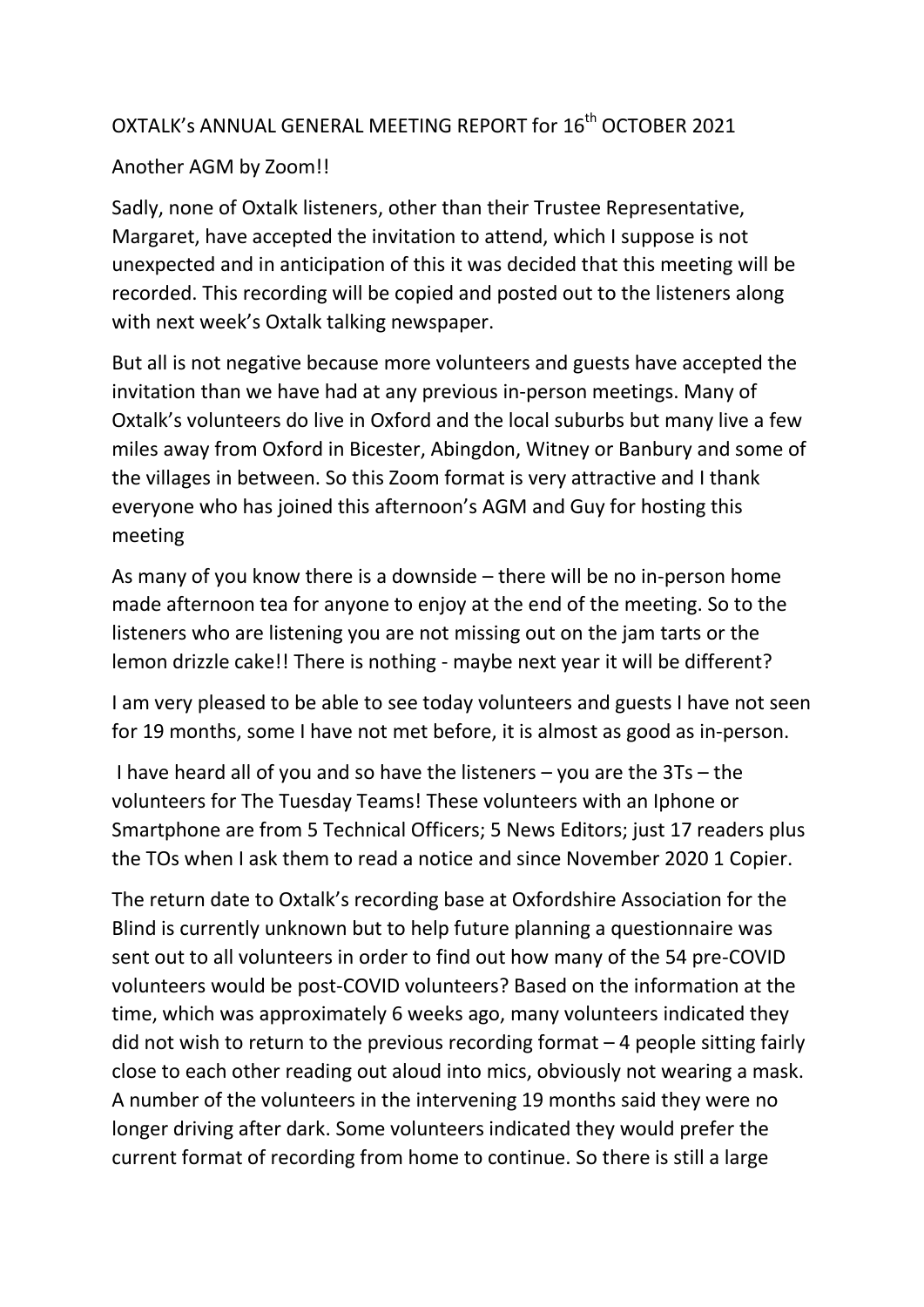unknown. What is known is that 1 of those volunteers not continuing is Anne. Anne was 1 of the founder members of Oxtalk back in 1979. This leaves us with just 1 founder member still involved - Ray - Happy Birthday.

As we are living in times that seem to vary almost from day to day, I am very sorry volunteers but I think I will be coming back to you yet again with another short questionnaire!! The Oxtalk volunteer numbers dropped from 54 to 38 at the time of the  $1<sup>st</sup>$  questionnaire and depending on what is decided in the future this number will very probably change again. We will be having to have an awareness campaign to recruit new volunteers. But being the optimist perhaps this might not be too difficult a challenge, as 4 new volunteers joined us during this pandemic, all as Readers with 1 now being a TO as well and we have 2 new volunteers in waiting, for when we return to OAB.

I think February/March 2022 will be the earliest we can consider returning to in-person recording at OAB but I do not have a glass ball and I cannot give you a definitive date. Plus OAB have to decide when they are allowing community groups back into Bradbury Lodge.

What I am very definite about is that Oxtalk has had and still has, a very committed group of volunteers – home recording started on 15 April last year and other than the usual Xmas/New Year breaks, because of interrupted postal services, the Oxtalk talking newspaper has been produce every week non-stop since. This is an amazing achievement and one that is second to none. Thank you very much to each and every volunteer who was able to be involved.

Mind you it hasn't always been a smooth ride, we have had our moments!! – the posted news items taking 9 days to go from News Editor to Reader, a journey of approximately 10 miles, so we had to scrabble about finding news items from just about anywhere, making sure we could find enough material for the hour's recording; some recordings, thankfully very few, needed extra TO time when, because of the quality of the recordings, items had to be cleaned or re-recorded; I am so grateful to the TO's wife who stepped in for the Reader who forgot to record!! We can see the funny side now but at the time – NO WAY!

As Pete has shown in the annual accounts Oxtalk was very fortunate to be the recipient of a £3000 donation from The Cumber Family Charitable Trust with which we bought 50 Sonic Audio Players so that the County Council Visual Impairment Team's Social Workers can give an audio player to new listeners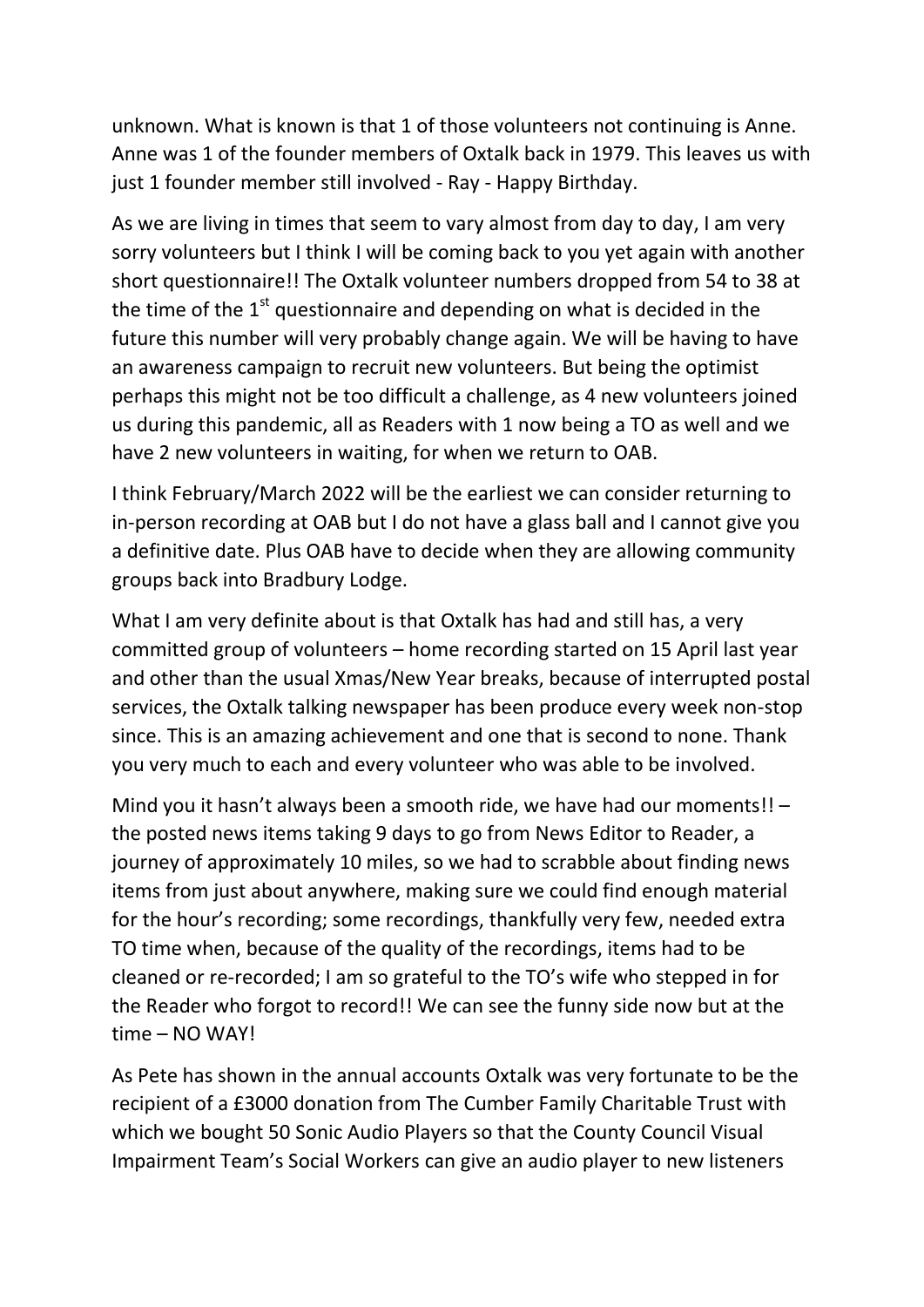who are unable to afford to buy an audio player. We retained a small portion of the donation so we can help any current listener whose player stops working, by giving them a contribution to a new player. The Sonic Audio Players cost £65 each, so not cheap. A new Duplicator has been purchased recently and this should speed up the copying time.

Oxtalk received a £500 donation from Iffley Parish Council, in large part, if not because of, Patrick proposing Oxtalk to the grant making committee. Thank you Patrick, all charities need supporters like you.

Trustees contribute to the stability of Oxtalk in their various roles and for this I am very grateful because without this experienced group of people whom I can contact, life could at times have been somewhat rocky. Trustee Meetings have taken place as per usual throughout the year and we too have met by Zoom, again thanks to Guy and his Zoom Licence, which Oxtalk does make a contribution to. Mandy T liaises with the VIT on behalf of the listeners. Pete as Treasurer has maintained the Oxtalk accounts and has steered us through a banking change. Extra work for both Mandy and Pete. Lesley makes sure we have clear records and minutes of all the meetings; Hilary maintains the website and Michelle moved all the copying equipment from OAB into a spare bedroom at home last November! Is that not commitment? It was Di's selected news items that took a long wasteful postal route to a Reader and when Mandy was in NZ she sent us reports of her extended holiday thanks to COVID which we were able to share with listeners.

On Tuesday, of this week, I joined the other Chairs for the quarterly meeting for the 6 County Talking Newspapers. Not all have been operating during the 19 months. Wallingford reported re-starting in July of this year and now have only 17 listeners. Banbury will continue to record every 2 weeks, as they have lost 6 volunteers and their listener numbers are down by 10 to 68; DAWN's listener numbers are reduced by a quarter, they are offering a very limited service and hope to re-start as a talking newspaper in December; for Henley there is no change as there has been no loss of volunteers and no loss of listeners; Witney listener numbers are down from 90 to 60 and volunteer numbers are down from 50 to 39. Mandy Till be reporting on Oxtalk's listener numbers.

Oxtalk volunteers have continued to record the audio version of the OAB Newsletter and there were discussions with Neil Stockton, Chair of Radio Cherwell, the Oxford Hospitals Radio Station about Oxtalk being included in the